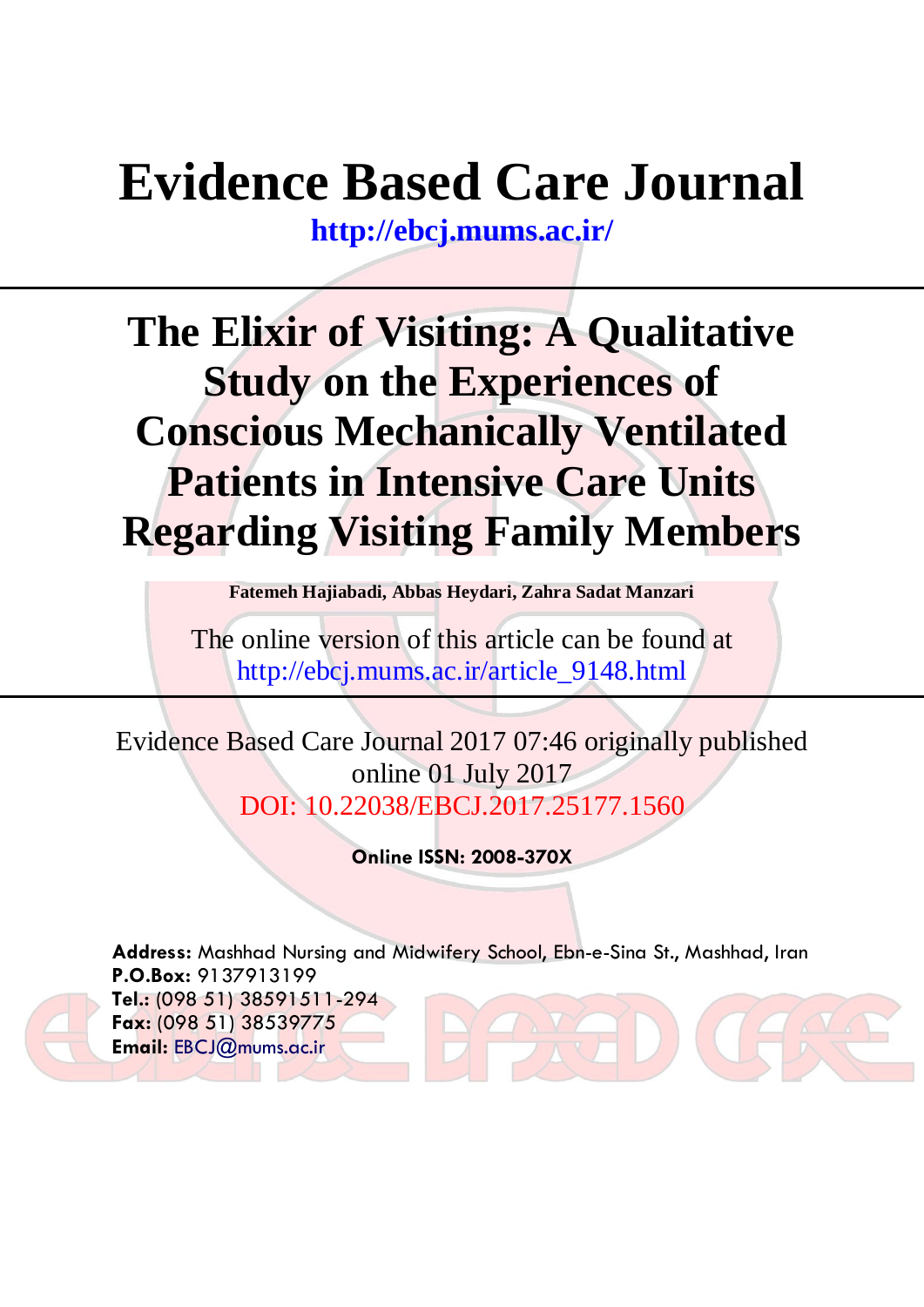

Original Article



# **The Elixir of Visiting: A Qualitative Study on the Experiences of Conscious Mechanically Ventilated Patients in Intensive Care Units Regarding Visiting Family Members**

Fatemeh Hajiabadi<sup>1</sup>, Abbas Heydari<sup>2\*</sup>, Zahra Sadat Manzari<sup>3</sup>

**Received**: 01/07/2017 **Accepted**: 14/08/2017

Evidence Based Care Journal, 7 (2): 46-58

# **Abstract**

**Background:** Visiting family members is one of the basic human needs; however, there is contradictory evidence about the advantages and disadvantages of the existing visiting systems. Therefore, the investigation of patients' preferences for the visiting strategies, and achievement of their authentic experiences can significantly contribute to decision-making about the type of acceptable and approved policies in this domain.

**Aim:** The aim of this study was to explain the experiences of conscious patients undergoing mechanical ventilation in Intensive Care Units regarding their visits with their family members. Method: This qualitative study was conducted on 15 conscious mechanically ventilated patients admitted to the Intensive Care Unit in Iran in 2017. The data were collected using semi-structured interviews and observations. The sampling was performed through purposive sampling technique, which was continued until data saturation to select the individuals with rich experiences about the subject under investigation. The data were analyzed through the conventional type of qualitative content analysis.

**Results:** Out of the initial 385 codes, 11 subthemes and 5 main themes were extracted during the analysis process, all of which were placed under the general concept of "the elixir of visiting". The five main themes included visiting as a healing agent, visiting as an agent for the enhancement of perceived support, visiting as an agent for gaining hope, visiting as the patient's urgent need, and preference for planed visiting.

**Implications for Practice:** The results of the present study showed that visiting was like an elixir for the conscious patients undergoing mechanical ventilation in the Intensive Care Units. This practice could allay lots of their pains and lead to numerous valuable effects, such as elimination of loneliness and sadness, increased hope for survival and recovery, and enhancement of a sense of support. Therefore, nursing authorities and managers are required to take steps in terms of redefining visiting rules and regulations in line with patients' preferences, and thereby move towards the promotion of patient care.

**Keywords:** Intensive Care Unit, Conscious patients undergoing mechanical ventilation, Visiting family members

<sup>1.</sup> Instructor of Nursing, PhD Candidate, Department of Medical-Surgical Nursing, School of Nursing and Midwifery, Mashhad University of Medical Sciences, Mashhad, Iran

<sup>2.</sup> Professor, Evidence- Based Care Research Center, Department of Medical- Surgical Nursing, School of Nursing and Midwifery, Mashhad University of Medical Sciences, Mashhad, Iran.

<sup>3.</sup> Assistant Professor, Department of Medical-Surgical Nursing, School of Nursing and Midwifery, Mashhad University of Medical Sciences, Mashhad, Iran

<sup>\*</sup> Corresponding author, Email[: heidarya@mums.ac.ir](mailto:heidarya@mums.ac.ir)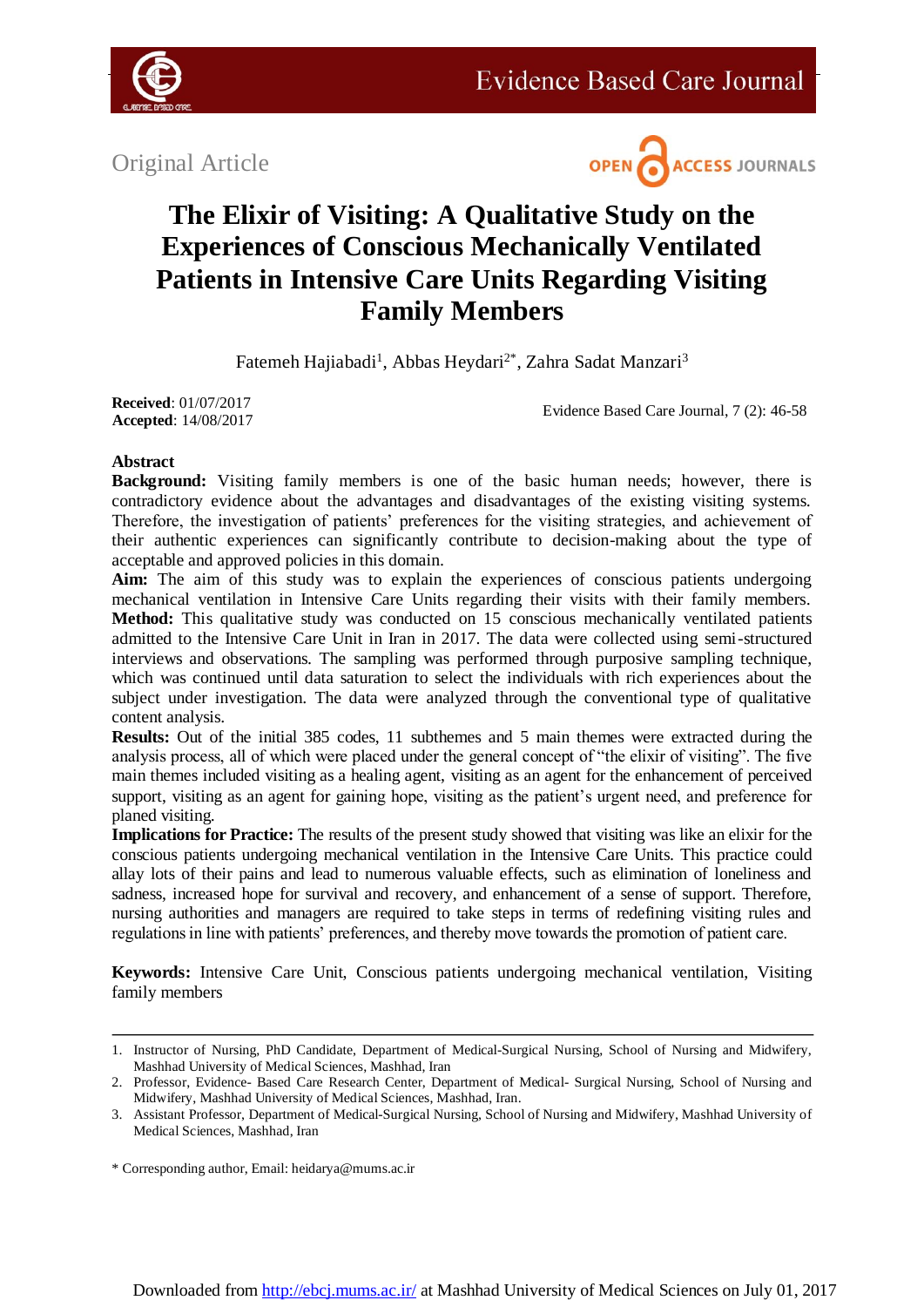#### **Introduction**

The structure of the Intensive Care Unit (ICU) and the physical conditions of the patients in need of admission to this unit are considered as highly stressful events for patients and their families (1, 2). Moreover, this admission is accompanied by considerable pains and grief for those who are deeply concerned about patient prognosis or the occurrence of critical conditions and even sudden death (3). The severity of these unpleasant experiences is to the extent that they affect the quality of life in the patients and their families, and also result in post-traumatic stress disorder (2, 4).

Studies in this domain have suggested that one of the most difficult and stressful events associated with the ICU admission is to keep the patients away from their families in an isolated state, which leads to the emergence of sense of loneliness and stress in such patients (5). In addition, the structure and the philosophy of the ICU have been designed in such a way that the presence of family members in this unit entails strict restrictions and prohibitions (6).

Investigations have also demonstrated that despite the implementation of major changes in visiting policies and the growing evidence of the active role of family in the care process, there are still restrictions on visiting hours within hospitals (2, 7). For example, in a survey conducted on 171 hospitals in New England, it was revealed that only one-third of the hospitals were following an open visiting policy (7). In spite of the emphasis on the subject of visiting as a religious and humanitarian duty, which is accompanied by spiritual rewards, no specific changes have been made in the visiting process and policies in Iran, especially visiting the ICU patients (8, 9).

According to the literature, such beliefs as augmented risk of infection owing to increased presence of family members in this unit, interruptions in patients' rest times, as well as incidence of physiological changes (e.g., tachycardia, arrhythmia, hypertension, and anxiety) in patients can have a significant role in imposing the given restrictions by the nurses and nursing managers (8-10). Moreover, the majority of the doctors and nurses consider ICU visitations as stressful events and believe that increased visiting may result in the elevation of cardiovascular disorders, disrupted rhythms, and high blood pressure (8, 11).

There are numerous positive and negative comments raised by the nurses about open visiting (2); therefore, it seems that weighing up these two types of attitudes can be helpful in adopting the effective type of visiting policy. For example, in a study conducted by Marco (2006), all the nurses agreed on and stressed the point that family visits could facilitate the patients with emotional support and increase their desire to live. However, the majority of these nurses believed that the presence of family members could cause interruptions and delays in treatment delivery, which were unpleasant for the patients and would make them suffer from pains (11).

The negative impacts of open visiting are reported to be inability to properly plan for nursing care, time waste by nurses to give information to patients' families rather than care provision, a sense of being controlled by families, nervousness and inability to have a normal behavior, and also increased mental and physical demands on nurses (2, 12-14). On the other hand, the positive aspects of this type of visiting policy include reduced patient anxiety, hormonal changes in favor of desired hormones, increased sense of comfort, patient safety, boosted satisfaction among families with no changes in hemodynamic state of patients (2, 14-17), and the possibility of providing such care as massages by family members (18).

This contradictory evidence has created confusion and uncertainty in families and also brought about challenges among nurses and medical teams regarding the type of acceptable and approved policies in this domain (19). According to the American Association of Critical-Care Nurses, 78% of adult ICU nurses preferred no-restriction policies; nonetheless, more than 70% of the hospitals were following the policies of placing restriction on family visits (19, 20).

Moreover, the issue of restricted visitations has long been taken into account as a necessity for recovery and treatment. Nevertheless, there is no reliable scientific basis for the accuracy of the beliefs raised by the nurses and medical teams about the disadvantages of open visiting and the need to restrict visits to the ICU, which can add to these challenges and misperceptions (19).

Visiting family members is considered as one of the basic human needs. According to Lee et al., visiting is one of the ten important and exceptional requirements for the ICU patients (20). Regarding this and given the contradictory evidence listed on the advantages and disadvantages of available visiting systems, it is of utmost importance to conduct further studies in this domain. The individuals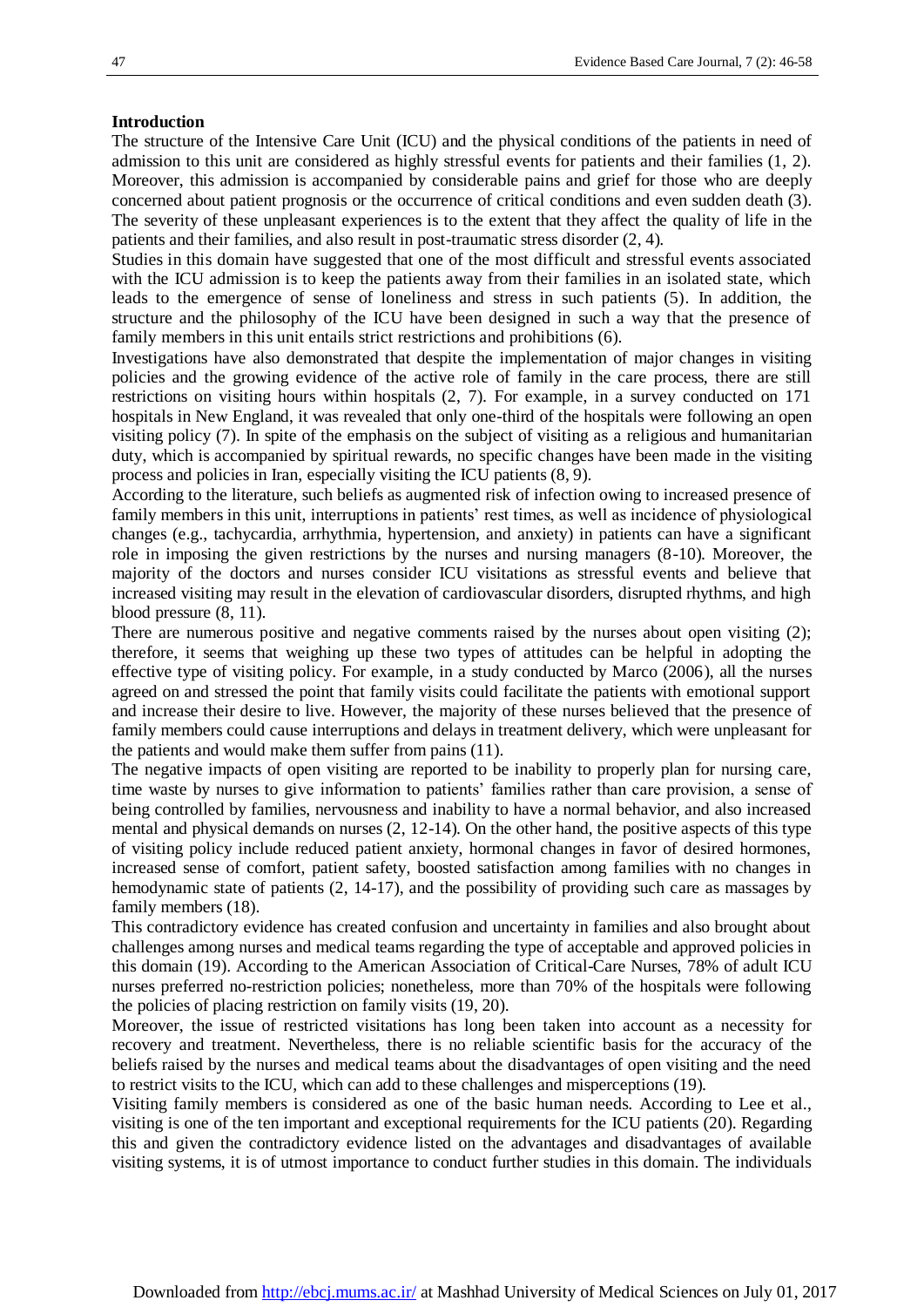affected by such policies are not only families and nurses, but also patients who need more special attention due to being in critical conditions.

Consequently, the investigation of patients' authentic experiences regarding the existing visiting systems can highly contribute to making decisions about acceptable and approved policies in this regard. A qualitative approach is the best method to examine patients' experiences (21, 22). However, there are limited qualitative investigations in this domain, conducted abroad, such as the study carried out by Gonzalez (23) examining some aspects of this issue, including views and preferences of the patients, family members, and nurses about visiting policies out of Iran.

Furthermore, to the extent of the researchers' knowledge, there is no qualitative study shedding light on patients' actual experiences about visiting at the time of ICU stay. With this background in mind, the present study was conducted to investigate the experiences of the conscious patients undergoing mechanical ventilation regarding visits in the ICU.

#### **Methods**

This qualitative study was conducted on 15 conscious ICU patients undergoing mechanical ventilation in Mashhad, Iran, in 2017. To obtain rich and in-depth data, the conventional type of qualitative content analysis was utilized (21, 22). The study population was selected through purposive sampling technique. The inclusion criteria were: 1) the ability to remember and recount experiences, 2) lack of psychological disorders or dementia, 3) minimum use of mechanical ventilation for 24 h, 4) Persian language proficiency, 5) physical and spiritual ability, and 6) consent to interview.

After referring to the ICUs of the government hospitals in Mashhad, the researcher informed the nurses about the study objectives and asked them to introduce the current or previous patients in the given unit, who were eligible for the present study. The data collection was performed using indepth semi-structured interviews. To this end, at the onset of the interviews, the researcher introduced oneself, explained the purpose of the study, and then asked the participants to explain their current health status and the cause of their ICU admission in order to establish a friendly relationship with the patients and fulfill the warm-up stage of the interviews.

Subsequently, the formal interview was conducted using questions, including "How were the visits in the ICU?", "Please, explain about your own memories and experiences of visiting family members in the ICU.", "What feelings and perceptions did you have when someone came to visit you?", and "What were the effects of visits on your recovery and morale?". As the study progressed, the questions were directed toward the main established categories. For example, regarding the participants' statements on their experiences about the inconveniences of visiting family members and specific people, the rest of the participants were also asked to talk about the same experience.

Finally, a total of 19 interviews were conducted with 15 participants, 4 cases of which were complementary interviews. The time of the given interviews varied within 25-156 min (mean=60.31 min) in both initial and complementary interviews. The place of interviews was selected based on the participants' choices. In this regard, if the patient was hospitalized in the ICU and was able to participate in the interview, it was performed in the ICU; however, this occurred in only one case.

Since the patients admitted to the ICU had been recently extubated and were not in good physical and mental conditions, the rest of the interviews were preferred to be conducted at the time of discharge from the ICU, when they had physical and mental preparation. Complementary interviews were also performed in the aforementioned patients' houses. Therefore, four cases of the interviews were conducted in the post-ICU divisions of the government hospitals, and four of them, including an initial interview and three repeated interviews, were performed in the researcher' office at the Faculty of Nursing and Midwifery, Mashhad, Iran. The other ten interviews were also conducted at patients' homes in their city of residence based on patients' requests to avoid putting them into trouble.

To validate the data, the technique of observation was utilized to monitor the conscious patients undergoing mechanical ventilation in the ICU. Accordingly, the researcher attended in the unit wherein the patient was hospitalized with the coordination of the ICU authorities and was located in a place where the patient was in his sight. Then, the researcher observed the patient's moods and reactions before, during, and after visiting while simultaneously writing down all the events. The time of these observations varied from 2-5 h for each patient. The data collection was continued until data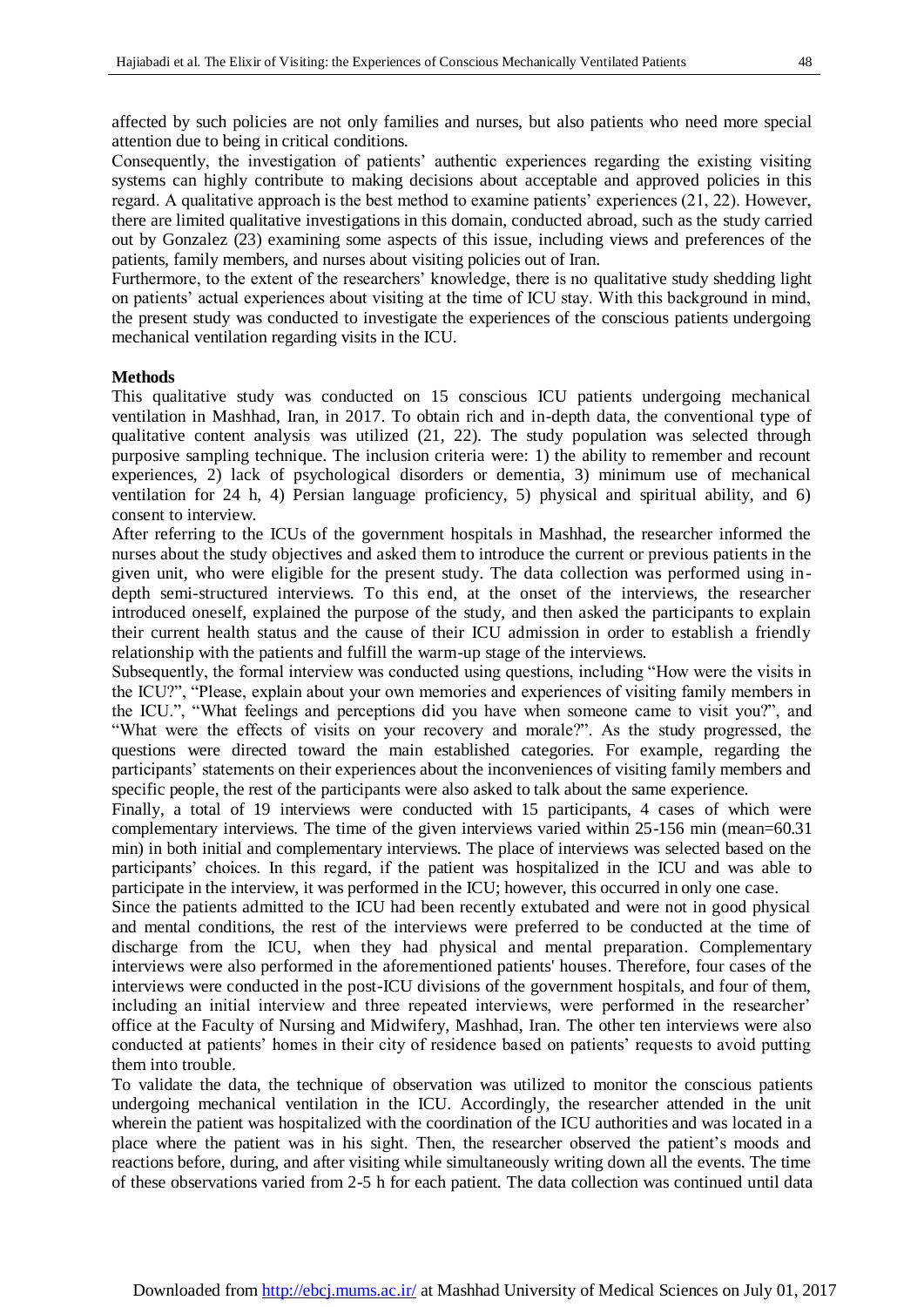saturation; in other words, it was ended when no new codes were obtained in the three final interviews and observations.

The conventional type of content analysis was employed to analyze the data. Based on the steps of this method (24), first, all the recorded interviews were transcribed. Then, the interview transcriptions and the observation manuscripts were studied for several times. To immerse in the data, the researcher also repeatedly listened to the interviews and reread the results of the interviews and observations. Subsequently, the data were broken into semantic units (codes) in form of statements and paragraphs associated with their original meanings.

After reviewing the semantic units for several times, an appropriate code was allocated to each semantic unit. The codes were then categorized based on conceptual and semantic similarities and abridged as much as possible. The process of decline in data reduction was evident in all units of analysis as well as main categories and subcategories. The obtained data were assigned into main categories that were more general and conceptual, and then the themes were abstracted.

With the addition of each interview, the analysis process was repeated, and the categories were reviewed and revised. Moreover, to confirm the validity of the data, we employed such methods as peer debriefing, external checking, and member checking (21, 25-27). Following the coding of some interviews, the participants' comments on the codes were also obtained in order to confirm the accuracy of the codes and ensure the interpretations. For external checking, the obtained codes and categories were submitted to a number of professors at the School of Nursing and Midwifery in Mashhad, Iran, and their comments were considered (21, 26, 27).

In accordance with the ethical principles, we obtained the permission from the Research Ethics Committee of Mashhad University of Medical Sciences (code number: 922379, date: April 04, 2014). In addition, informed consent was obtained from the participants, and they were informed about recording the interviews and keeping the recorded voices.

### **Results**

The participants included 15 conscious patients undergoing mechanical ventilation with the age range of 22-52 years. In terms of gender, 10 participants were female. Other characteristics of the participants are illustrated in Table 1. Within the analysis process, out of a total of 385 initial codes, 11 subcategories and 5 main themes were extracted all of which were placed under the general concept of "the elixir of visiting" (Table 2). The five main themes included visiting as the patient's urgent need, preference for planed visiting, visiting as a healing agent, visiting as an agent for the enhancement of perceived support, and visiting as an agent for gaining hope.

| Table 1. Characteristics of the study participants |                    |               |  |  |  |  |
|----------------------------------------------------|--------------------|---------------|--|--|--|--|
| Characteristics                                    |                    | Number $(\%)$ |  |  |  |  |
| Gender                                             | Male               | 5(33.4)       |  |  |  |  |
|                                                    | Female             | 10(66.6)      |  |  |  |  |
|                                                    | 18-30              | 5(33.4)       |  |  |  |  |
| Age (year)                                         | 31-40              | 3(20)         |  |  |  |  |
|                                                    | 41-50              | 7(46.6)       |  |  |  |  |
|                                                    | <b>Illiterate</b>  | 1(6.6)        |  |  |  |  |
| <b>Education</b> level                             | Primary school     | 2(13.4)       |  |  |  |  |
|                                                    | High school        | 7(46.6)       |  |  |  |  |
|                                                    | Academic education | 5(33.4)       |  |  |  |  |
|                                                    | Internal           | 4(26.6)       |  |  |  |  |
| Type of disease                                    | Psychiatric        | 4(26.6)       |  |  |  |  |
|                                                    | Surgical           | 3(20)         |  |  |  |  |
|                                                    | Traumatic          | 4(26.6)       |  |  |  |  |
|                                                    | $3-10$             | 5(33.4)       |  |  |  |  |
| Duration of undergoing                             | 10-20              | 6(40)         |  |  |  |  |
| mechanical ventilation (day)                       | >20                | 4(26.6)       |  |  |  |  |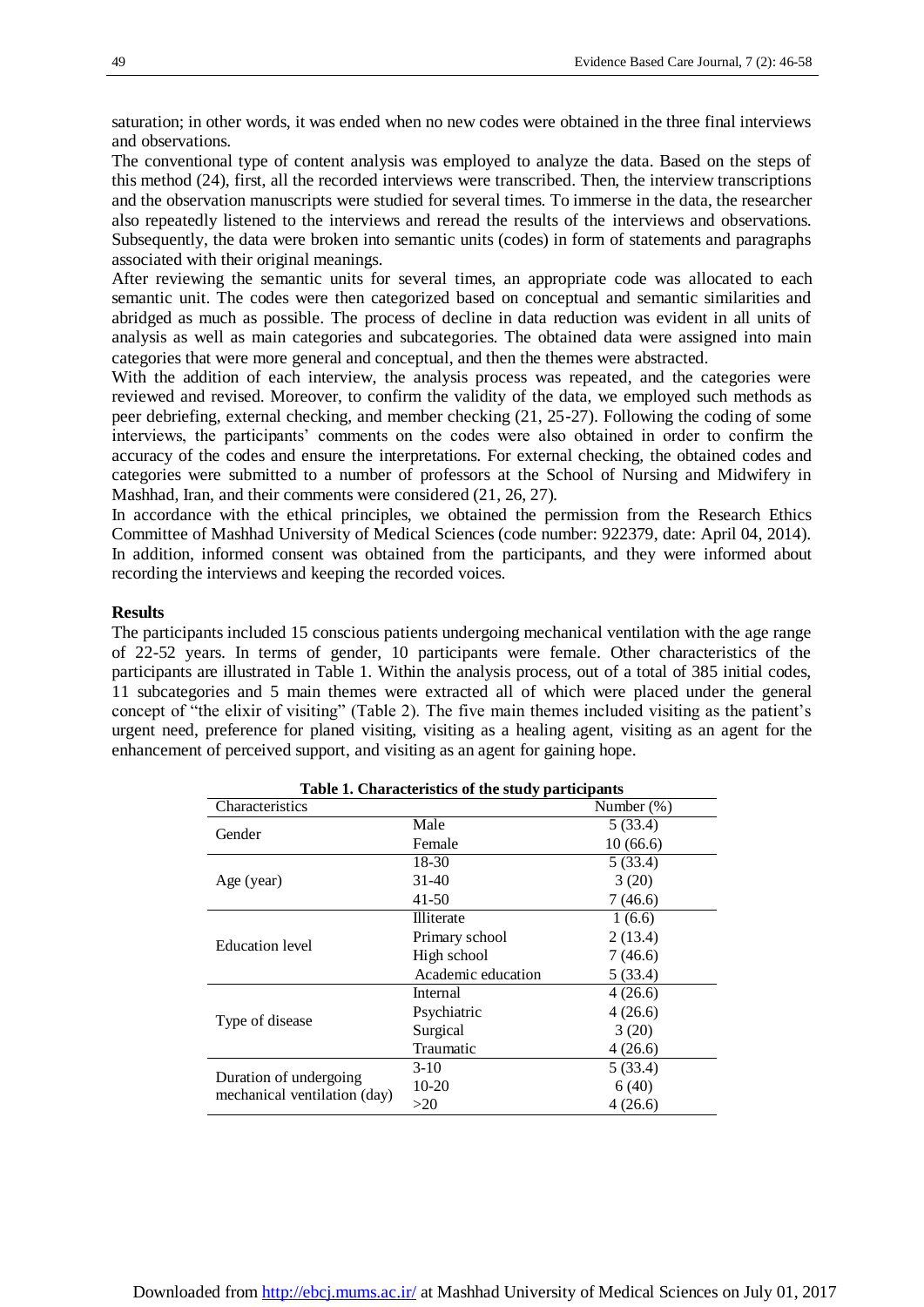|                                        |                                                                                  |                                                                         |                                                                                                                                                       | Table 2. An example of extracting codes, categories, and subcategories from the raw data                                                                                                                                                                                                                                              |
|----------------------------------------|----------------------------------------------------------------------------------|-------------------------------------------------------------------------|-------------------------------------------------------------------------------------------------------------------------------------------------------|---------------------------------------------------------------------------------------------------------------------------------------------------------------------------------------------------------------------------------------------------------------------------------------------------------------------------------------|
|                                        | Categories                                                                       | Subcategories                                                           | Codes                                                                                                                                                 | Semantic unit                                                                                                                                                                                                                                                                                                                         |
| The<br>elixir<br>of<br>visitati<br>ons | Visiting as<br>a patient's<br>urgent<br>need                                     | Waiting and longing<br>for visits                                       | Counting the seconds<br>to visit the support<br>people                                                                                                | "I was waiting for the visiting time<br>at 2 p.m. from noon onward. I used<br>to check the clock every 5 min until<br>it hit 2 p.m."                                                                                                                                                                                                  |
|                                        |                                                                                  | Restricted visiting as<br>an<br>unfavorable criterion                   | Sense of depression<br>and grief                                                                                                                      | "As you know, it was peculiar. For<br>example, I would get depressed if<br>they were not able to attend  that<br>sounded like I was dead."                                                                                                                                                                                            |
|                                        | Preference<br>for planed<br>visiting                                             | Willingness to meet<br>specific people                                  | Discomfort due to<br>visits with distant<br>relatives                                                                                                 | "The only thing I did not like at the<br>visiting time was the presence of<br>people rather than my beloved ones<br>who came there, such as relatives. I<br>did not like them to see me under<br>those critical conditions. I was upset."                                                                                             |
|                                        |                                                                                  | Need for visitations at<br>specific times                               | Need for visits in<br>times of distress                                                                                                               | "The point that whether they<br>permitted my husband to come in<br>for a few minutes to see me late at<br>night had made me worried. I<br>needed to see my husband late at<br>night  because I was desperately<br>homesick."                                                                                                          |
|                                        | Visiting as<br>a healing<br>agent                                                | Relieving loneliness<br>and grief after visiting                        | Ending grief                                                                                                                                          | "When somebody came to see me<br>I felt relieved. I mean, I was<br>delightful that someone opened the<br>door and came to see me  the<br>moment they were beside me, I was<br>fine. When one came to visit me, I<br>could forget all about my sorrows."                                                                               |
|                                        |                                                                                  | Visiting as a contri-<br>buting agent to tolerate<br>extreme conditions | Visiting as a cause<br>for tolerating the<br>heavy atmosphere of<br>the ICU                                                                           | "I could not tolerate staying at the<br>ICU for one minute. It was very<br>hard. When they came to visit  it<br>helped me to handle those tough<br>conditions."                                                                                                                                                                       |
|                                        | visiting as<br>an agent<br>for the<br>enhanceme<br>nt of<br>perceived<br>support | Sense of being valued<br>during visiting                                | Feeling of being<br>important                                                                                                                         | "My sister wrote that some people<br>called and asked about my health<br>condition. She said that Mrs. so-<br>and-so asked about my well-being<br>or someone avowed for having<br>offerings for me  I found that<br>they were missing me a lot. I<br>acknowledged that lots of people<br>were worried about me."                      |
|                                        |                                                                                  | Sense of self-<br>confidence during<br>visitations                      | Sense of being<br>supported                                                                                                                           | "In the hospital and at the visiting<br>time when they opened the curtains<br>and you knew some people were<br>waiting behind the door, it could<br>give you the confidence  I was not<br>in contact with them, but it made me<br>confident."                                                                                         |
|                                        |                                                                                  | Sense of being more<br>cared with the<br>presence of support<br>people  | Better care in the<br>presence of the support<br>person<br>A sense of lower<br>incidence of wrong<br>actions in the presence<br>of the support person | "I felt that everything was clean,<br>tidy, and right when my wife was<br>on the bedside. She was watching<br>for wrong and missed activities. I<br>did not feel well when she was not<br>beside me, and I had a fear that<br>things did not go well.<br>The<br>personnel, who were really busy,<br>were likely to forget something." |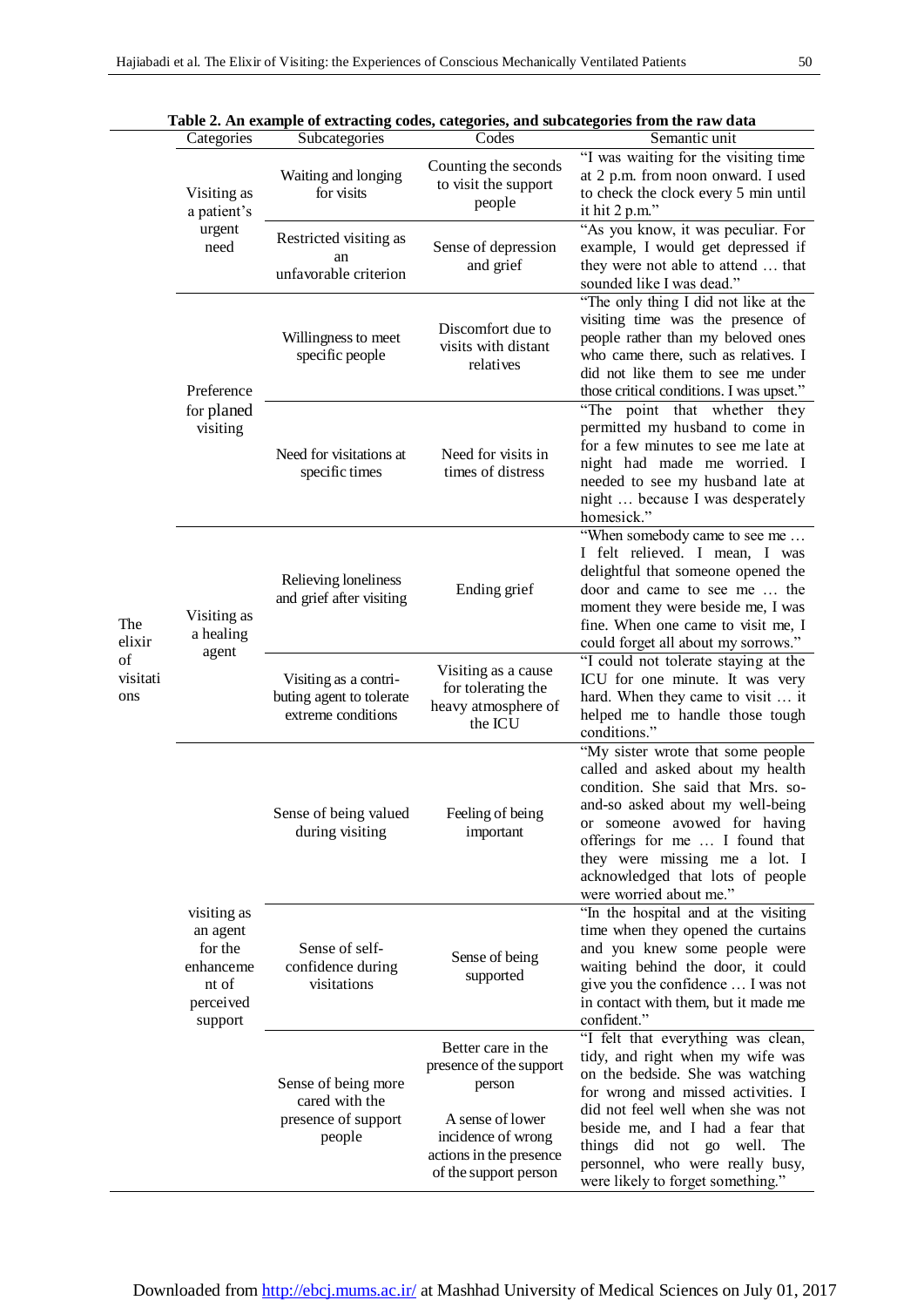| Continuous of Table 1.                 |                                                |                                                       |                                                                        |                                                                                                                                                                                                                                                                                                                                                 |  |  |
|----------------------------------------|------------------------------------------------|-------------------------------------------------------|------------------------------------------------------------------------|-------------------------------------------------------------------------------------------------------------------------------------------------------------------------------------------------------------------------------------------------------------------------------------------------------------------------------------------------|--|--|
| The<br>elixir<br>of<br>visitati<br>ons | Visiting as<br>an agent<br>for gaining<br>hope | Hope for survival and<br>recovery after visiting      | Being hopeful to life<br>Hope for improvement<br>after visitations     | "The presence of the<br>family<br>members could give me hope.<br>When they came to see me, I felt<br>that I was better according to the<br>doctor's viewpoint  I also felt<br>much better when my children and<br>my husband came there<br>I thought that I was good that my<br>doctor had let my kids come and<br>visit me. I became hopeful." |  |  |
|                                        |                                                | Recalling positive.<br>side of life after<br>visiting | Remembering good<br>memories of life<br>Remembering kids<br>and family | "I had forgotten my whole life, my<br>children, and even my husband.<br>When they came there, I found that<br>I had my own home, my husband,<br>and my kids. It was very good, and<br>it gave me a lot of hope."                                                                                                                                |  |  |

# **Continuous of Table 1.**

# *Theme 1: Visiting as the Patient's Urgent Need*

The given theme consisted of two subcategories, namely "waiting and longing for visiting" and "visiting restrictions as unfavorable criteria".

# *Waiting and Longing for Visiting*

Based on the participants' experiences, their enthusiasm to visit the family members was to the extent that they counted the seconds to reach to the time of visiting the family members, and they were also constantly watching the door and waiting to meet these individuals. This eagerness for visiting was clearly indicated in the statements of a participants as he expressed:

*"I was concerned about visiting. I was waiting for the visiting time at 2 p.m. from noon onward. I used to check the clock every 5 min until it hit 2 p.m. When I sometimes could not see the clock due to the closed curtains, I asked the nurses to tell me the time every 5 min, and they always told me just 5 min passed."*

(A male participant aged 22 years with a history of undergoing mechanical ventilation for 20 days) This was also evident in the observation of a conscious patient undergoing mechanical ventilation in the ICU, which was as follows:

*"It was about 3 p.m., and the 26-year-old female patient was undergoing mechanical ventilation lying on the bed No.5. She was restless and constantly looking at the clock. Definitely, she was waiting for something. Once the big hand of the clock reached to 12 and it hit 3 p.m., she pointed to the clock and the visiting door using fast hand and eye gestures to make the nurse understand that she felt like it was the visiting time, and that the nurse should open the door."* 

#### *Visiting Restrictions as Unfavorable Criteria*

The participants stated that restrictions on visiting and being away from family members had caused unpleasant feelings, such as extreme sadness and a sense of death. They also argued that the restricted visiting policy changed the ICU into a prison for them, and that they felt like they were in jail, which could aggravate their homesickness and depression. Since the patients felt that they had no control over themselves due to fluctuations between conscious and unconscious states after receiving sedatives as well as extreme weakness and lethargy, they feared that their care process would be neglected in the absence of their family members, which could fuel sufferings and sense of anxiety in them.

In this regard, a 33-year-old male participant undergoing mechanical ventilation for 32 days remarked:

*"As you know, it was peculiar. For example, I would get depressed if my family members were not able to attend. My wife's presence was very effective. When they came in, they could give massages to my legs, and it was very helpful. It was also very different when we could talk with each other. The day they could not come to visit me, I did feel differently. That sounded like I was dead."*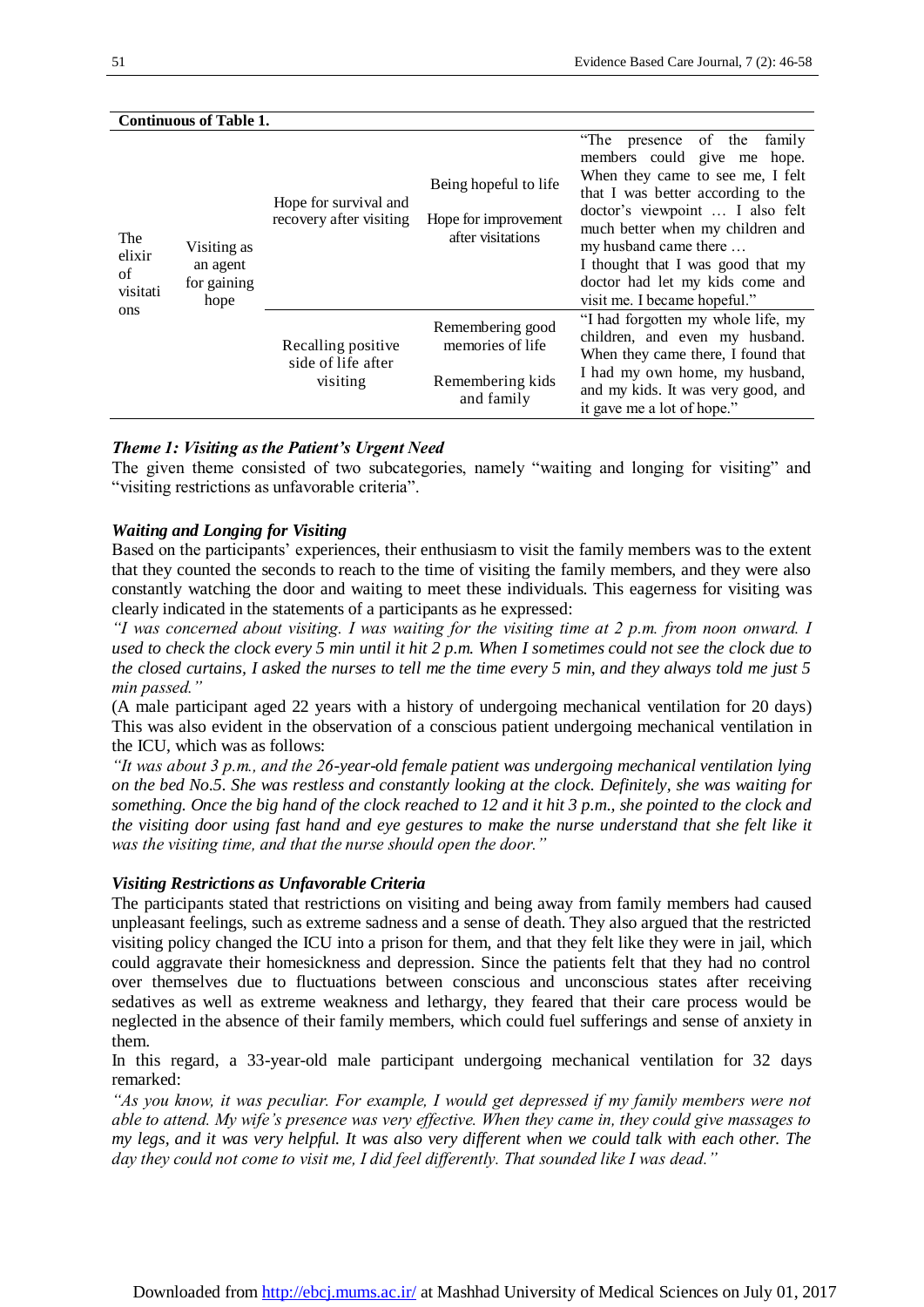Furthermore, another male participant aged 47 years with 5 days of undergoing mechanical ventilation stated:

*"I would have preferred to go somewhere that was not like there. It was like a prison wherein I could not communicate with anyone. I liked to have my support person close to me to get help in eating and other chores."* 

# *Theme 2: Preference for planed Visiting*

This theme was also comprised of two subcategories, including "willingness to visit specific people" and "need for visiting at certain times".

# *Willingness to Visit Specific People*

The participants expressed their urgent need to only visit close family members and loved ones. In this regard, visits by others, such as relatives and friends, not only failed to please the patients but also added to their sufferings and discomfort. Accordingly, some participants stated that they did not at all want their distant family or acquaintances to see them under such critical conditions while they had tubes in their mouths and lying weak and disabled on the bed. Moreover, the participants reported that they sometimes liked to visit only a specific person, such as their spouses or their mothers, and that nobody's presence in those conditions was as effective as the companion of these particular people. In this respect, one of the participants expressed:

*"One of my relatives was a specialist doctor, who had come from Germany. He had asked to see me, but he was not allowed to do so. His presence in the unit was important to me. I wanted him to come because I thought he could boost my morale. His presence was good for my treatment process. If the doctor was beside me, he could have a greater focus on my therapeutic procedure, and it was important."* 

(A male participant aged 47 years undergoing mechanical ventilation for 15 days)

The statement of another participant in this regard was as follows:

*"The only thing I did not like at the time of visiting was the meeting of others, including relatives. I did not like them to meet me in that state. I was upset. But I loved the ones that used to come and see me."* 

(A 28-year-old female participant with a history of 19 days undergoing mechanical ventilation)

# *Need for Visiting at Certain Times*

The participants complained about the restriction of the visiting hours to specific times without considering the patients' needs. They reiterated that, in many cases, they felt desperate at unexpected times, especially late at night, and they needed one of the family members to be alongside. This time was not predictable due to the unstable conditions of the patients, and it was likely to show up at any time of day and night. Therefore, the restriction of visiting to a specific time would deprive the patients of benefiting from the presence of their close families at the time they needed someone alongside. In this regard, a subject noted:

*"The point that whether they permitted my husband to come in for a few minutes to see me late at night had made me worried. I needed to see my husband late at night. Some nurses hardly ever let him come in although I was in dire need, and I was desperately homesick."* 

(A female participant aged 28 years with a history of undergoing mechanical ventilation for 19 days)

# *Theme 3: Visiting as a Healing Agent*

This theme included two subcategories of "visiting as a relieving agent for loneliness and sadness" and "visiting as a contributing agent to tolerate difficult conditions".

# *Visiting as a Relieving Agent for Loneliness and Sadness*

The ICU admission is accompanied by overwhelming with sufferings and discomfort in patients. The ill-conditioned person, physical and emotional environment of the ICU, and highly aggressive therapeutic measures taken to preserve the patient's life are among the causes of these pains and inconveniences that are often inevitable. The participants stated that the most important factor soothing them under these difficult conditions was visiting family members.

They also added that these visitations could relieve their sense of loneliness and create an opportunity to spill their guts, end their grief, and get out of the ocean of sufferings and discomfort. Considering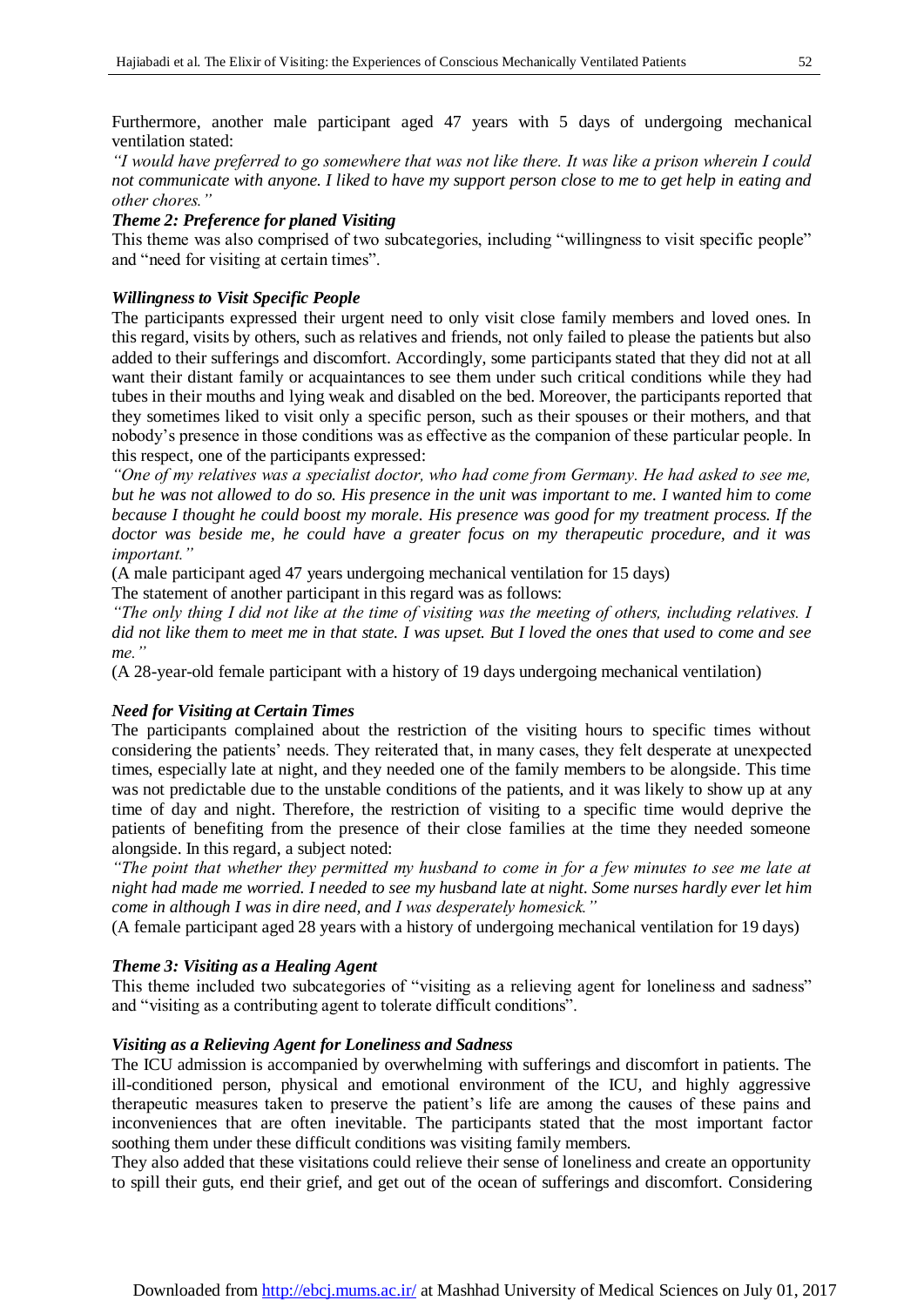the effect of the presence of others on reducing inconveniences, one of the participants said:

*"Visitations could help me get rid of my sense of loneliness. I could feel for a few minutes that others were beside me. I was really alone in the ICU. When I was completely disabled, the only good feeling I had was the visitations. I felt like others were close to me."* 

(A 28-year-old female participant with a history of 19-day use of mechanical ventilation)

The statement of another participant about tackling the grief following the visitations was as follows:

*"When somebody came to see me, such as my relatives or my support person, I could feel relieved. I mean, I was delightful when someone opened the door and came to see me. I felt really happy when my relatives or my colleagues came to visit me. The moment they were beside me, I was fine. When one came to visit me, I could forget all about my sorrows."* 

(A female participant aged 36 years with a history of undergoing mechanical ventilation for 35 days)

# *Visiting as a Contributing Agent to Tolerate Difficult Conditions*

Given the inevitability of the numerous causes for distress and sufferings in the ICU, there were no resorts except resilience for patients, and they had to endure the difficult conditions. According to the participants, visiting with the family members reinforced their patience helping them to tolerate these difficult conditions. This was evidently expressed by a participant:

*"I could not stay in the ICU even for one minute, and it was very hard for me. When visitors came once a day just for half an hour, it could help me to bear such difficult conditions."* (A 22-year-old participant with a history of undergoing mechanical ventilation for 20 days)

#### *Theme 4: visiting as an agent for the enhancement of perceived support*

This theme was comprised of three subcategories, including "sense of being valued by visiting", "sense of self-confidence during visits", and "sense of being cared with the presence of support person".

# *Sense of Being Valued by Visiting*

Given the restricted visiting policy in the ICU where patients are isolated and have no access to family members, the patients are overwhelmed by a sense of being abandoned by family. The participants expressed that the presence of family members during the visiting times reflected that they were valuable to their families, and that they had not been forgotten. A 36-year-old female participant with a history of 35 days of using mechanical ventilation recounted her experience about this feeling as follows:

*"For example, my sister wrote that so-and-so came from other cities or that some people called and asked about my health condition. I liked to know who called me and asked about my well-being. They said that Mrs. So-and-so asked about my well-being or someone avowed to have offerings for me. These events made me happy, and I found that they were missing me a lot. I acknowledged that lots of people were worried about me."*

#### *Sense of Self-Confidence during Visits*

Visitations for patients meant having a supporter who could help them, or someone on whom they could rely in their conditions of weakness. This could by itself boost self-confidence in patients. One of the participants in this regard expressed:

*"In the hospital and at the visiting time when they opened the curtains and you knew some people were waiting behind the door, it could give you self-confidence that you were still valuable for them; you were still important to them. They had tolerated heat and cold to come and stand behind the window to see you and to let you know that they were beside you. I was really self-confident that my family was giving value to me, and it could confirm that I was still important to them even in such conditions. It made me sure that they had not forgotten me, and that they could do anything for me. I was not in contact with them, but it made me confident."*

(An unmarried female participant aged 22 years with a history of 17 days of undergoing mechanical ventilation)

#### *Sense of Being Cared with the Presence of Support Person*

Occasionally, the patients admitted to the ICU are even unable to express their slightest needs due to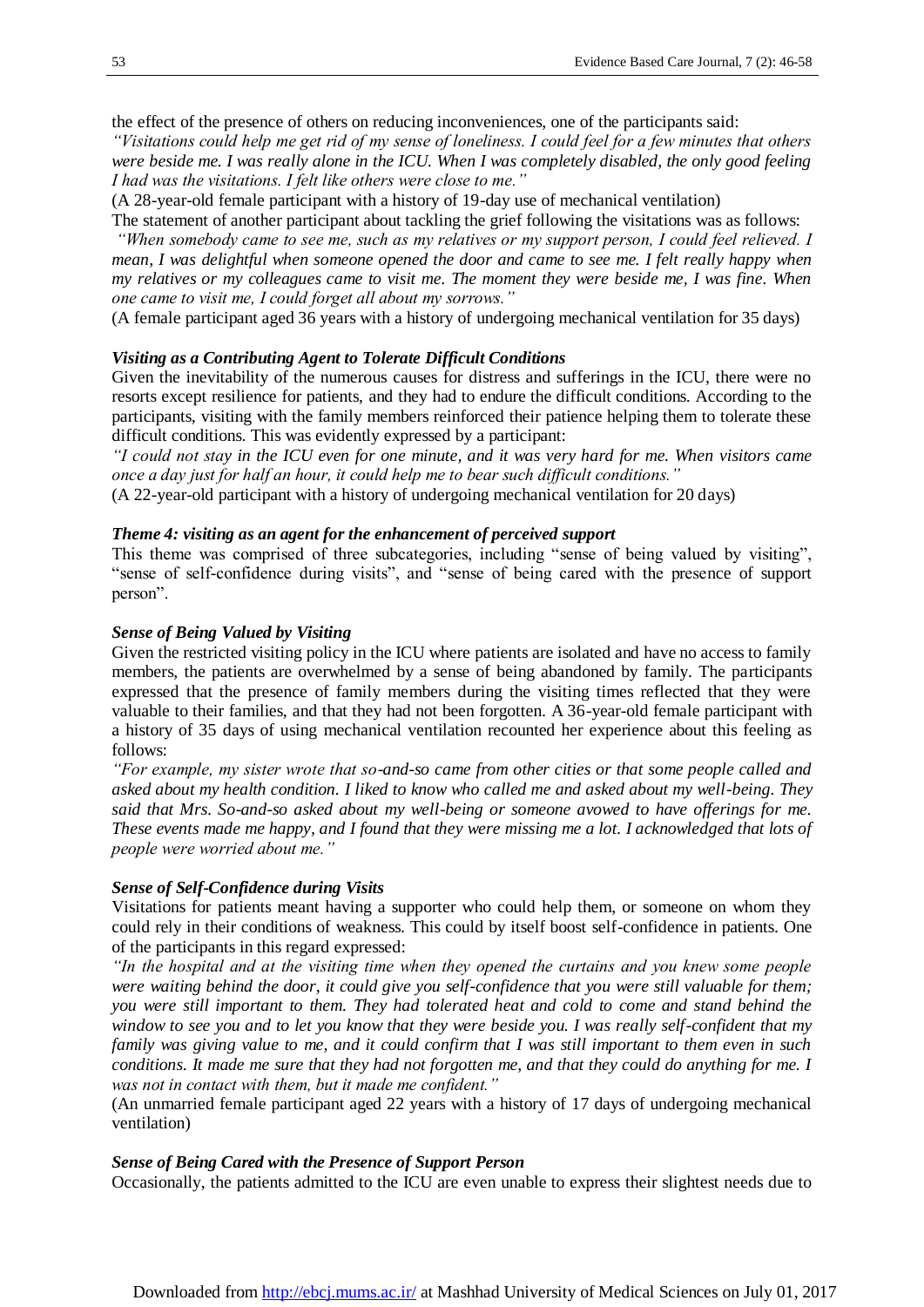the use of the endotracheal tubes, which is accompanied by a sense of helplessness and frustration. Therefore, the presence of a support person, as a confirmed and reliable individual observing and monitoring the care provision and treatment, can ensure the patients that they are cared, and that everything is completely implemented. Considering this assurance, one of the participants marked:

*"I felt that everything was clean, tidy, and right when my wife was on the bedside. She was watching for the wrong and missed activities. I did not feel well when she was not beside me, and I had a fear that things did not go well. The personnel, who were really busy, were likely to forget something."* (A 47-year-old male participant with 15-day use of mechanical ventilation)

# *Theme 5: Visiting as an Agent for Gaining Hope*

The given theme consisted of two subcategories, namely "hope for survival and recovery by visits" and "recalling the positive side of life after visiting".

# *Hope for Survival and Recovery by Visits*

The critical conditions of the mechanically ventilated patients and the certain conditions of the ICU can stimulate a sense of extreme despair in the patients concerning survival and improvement. According to the participants, permission to have visitations meant that they were improving and getting better, which made them hopeful to survive. More details in this regard were provided by one of the participants as follows:

*"The presence of support people could give me hope. I was really encouraged. When they came to see me, I felt that I was better according to the doctor's viewpoint and that was the reason the family members were allowed to visit me. I did not feel well until my brother came in, that time I felt better. I also felt much better when my children, and my husband came there. I thought that I was good, so my doctor had let my kids come and visit me. I became hopeful."*

(A female participant aged 35 years with a history of undergoing mechanical ventilation for 9 days)

# *Recalling Positive Side of Life after Visiting*

The participants argued that visiting close family could result in the renewal of memories and remembrance of good things of life in the conditions of despair and frustration of ICU stay. Furthermore, it could enliven a sense of hope to the world outside the stressful ICU environment in patients. In this respect, a 40-year-old female participant undergoing mechanical ventilation for 6 days pointed out:

*"I became so happy when the family came along. That really gave me high spirits. When a person loses one's memory, they may forget others. I had forgotten my whole life, my children, and even my husband. When they came there, I found that I had my own home, my husband, and my kids. It was very good and gave me a lot of hope."* 

Therefore, based on the data analysis, visiting as an urgent need for the ICU patients was considered as a healing agent ending loneliness and grief, which inspired a sense of being supported, and enlivened the patients with a ray of hope. Since all the subcategories reflected the healing effect of visitations on patients, the obtained themes were placed under a general concept entitled as "the elixir of visiting".

# **Discussion**

The analysis of the participants' experiences about visiting led to the extraction of five main themes, which were placed under the general concept of "the elixir of visiting". These five themes included visiting as a healing agent, visiting as an agent for support perception, visiting as an agent for gaining hope, visiting as the patient's urgent need, and preference for scheduled visiting.

According to the results, the participants' experiences suggested that visitations could contribute the ICU patients in terms of healing, tolerating difficult conditions, and ending loneliness and grief. The findings of this study were consistent with those obtained by Gonzales et al. (2004) (23). Gonzales et al. derived three concepts of dependability, convenience, and comfort from the participants' experiences concerning family visits in the ICU. Furthermore, the majority of the mentioned participants were satisfied with the flexible visiting policy since it could meet both the needs of the patients and those of the visitors.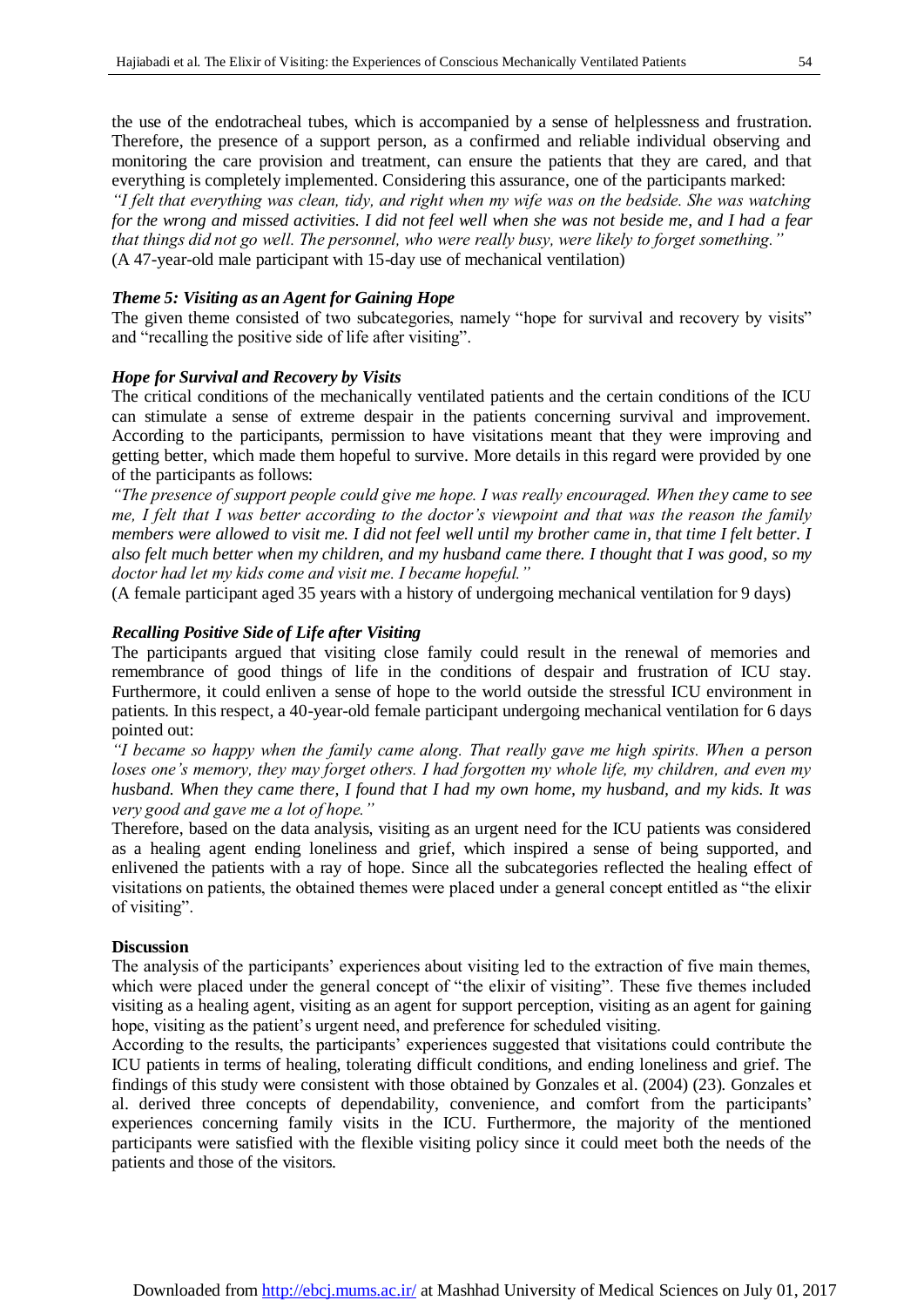It is worth mentioning that the interpersonal interactions in Iran are more visible and there are deeper emotional dependencies between people and family members like other eastern nations; however, such relationships are poor in the western and industrial countries. Regarding this, the agreement between our findings and those of the mentioned study despite the very different cultural backgrounds of the two studies was probably derived from the issue that the needs for visits are among the human basic needs (20), which are not dependent on a particular culture.

Even the advanced medical centers of the world, such as the Massachusetts Hospital that was the research context in the study of Gonzales et al., emphasized the importance of family visitations along with the provision of high-quality nursing care in patients' assurance and peacefulness (23). In another study conducted by Michelle and Aitken, the concept of "the big benefit" was extracted from the ICU patients' experiences regarding open visits with family members, which was in line with the findings of the present study (28).

The mentioned concept represented the participants' positive feelings towards adopting open visiting policies in the ICUs. According to the American Association of Critical-Care Nurses, the unrestricted presence and participation of a supporter, such as a family member or any person requested by patients, could promote care security and also increase satisfaction levels in patients and families. This was helpful especially in the ICU wherein the patients were usually intubated and unable to speak (19).

The unrestrained visiting of the support people can improve the nurse-patient relationships, facilitate patients' better perceptions, affect progress in patient care and family-oriented care, as well as enhance personnel's satisfaction (19). Furthermore, the results of a study performed by Fumagalli et al. shed light on the positive effect of visits on ICU patients' relief and relaxation. These researchers reported that increased visiting hours could reduce anxiety and hormonal changes in favor of good hormones, and consequently lower the incidence of cardiovascular complications (15).

A sense of being supported following visits was one of the other concepts extracted from the participants' experiences in the present study. This theme consisted of three main concepts, namely a sense of being valued, acquiring self-confidence, and a sense of being cared. The participants also expressed that visits had heartened them and were like a support. Likewise, in the study of Gonzales et al., the participants stated that visitations meant that "other people loved and took care of them". Additionally, they expressed that visiting people made them feel like they were loved and cared for (27). Patients' urgent needs for visiting were among the other findings of the present study. In this regard, the patients reported to count the moments and eagerly wait for the visiting hours during the ICU stay. They were also greatly annoyed by restricted and prohibited visitations. A sense of homesickness and imprisonment, as well as fear of receiving incomplete care were cited among the causes of sufferings accompanied by restrictions on visiting. Numerous studies have also confirmed this issue and emphasized the need for visitations among the ICU patients.

In the studies carried out by Kareshki et al. and Kalfon et al., sense of loneliness and restricted visiting hours were mentioned as the most important causes of discomfort among the ICU patients (1, 4). Moreover, Lee et al. reported that the adoption of restricted visiting policies increased anxiety and dissatisfaction in patients and their families. They also proposed the need for open visiting as one of the 10 basic needs of the ICU patients and their families, which could promote the quality of care for these patients.

The findings of the present study and those of the similar investigations can be considered as valid documents highlighting the positive effect of open visiting, which are in struggle with the contradictory evidence associated with the type of acceptable visiting policy. As previously mentioned, there are no valid documents regarding the accuracy of nurses' claims about the disadvantages of open visiting (19). One of the most important findings of this study was preference for scheduled visiting. In other words, although the patients suffered from restricted visiting policy, they did not accept the completely open visiting policies without any restrictions.

Among the results of the present study, willingness to meet specific people confirmed the issue that while the patients tended to visit their favorite individuals, they were annoyed by visiting some people, such as distant families. Furthermore, the participants highlighted the need for visiting at certain times. They expressed that they sometimes felt an urgent need to have some support people or visitors, especially spouses or parents, alongside. Nonetheless, restricted visiting policy inhibited them to visit these loved ones, which resulted in a lot of sufferings for patients.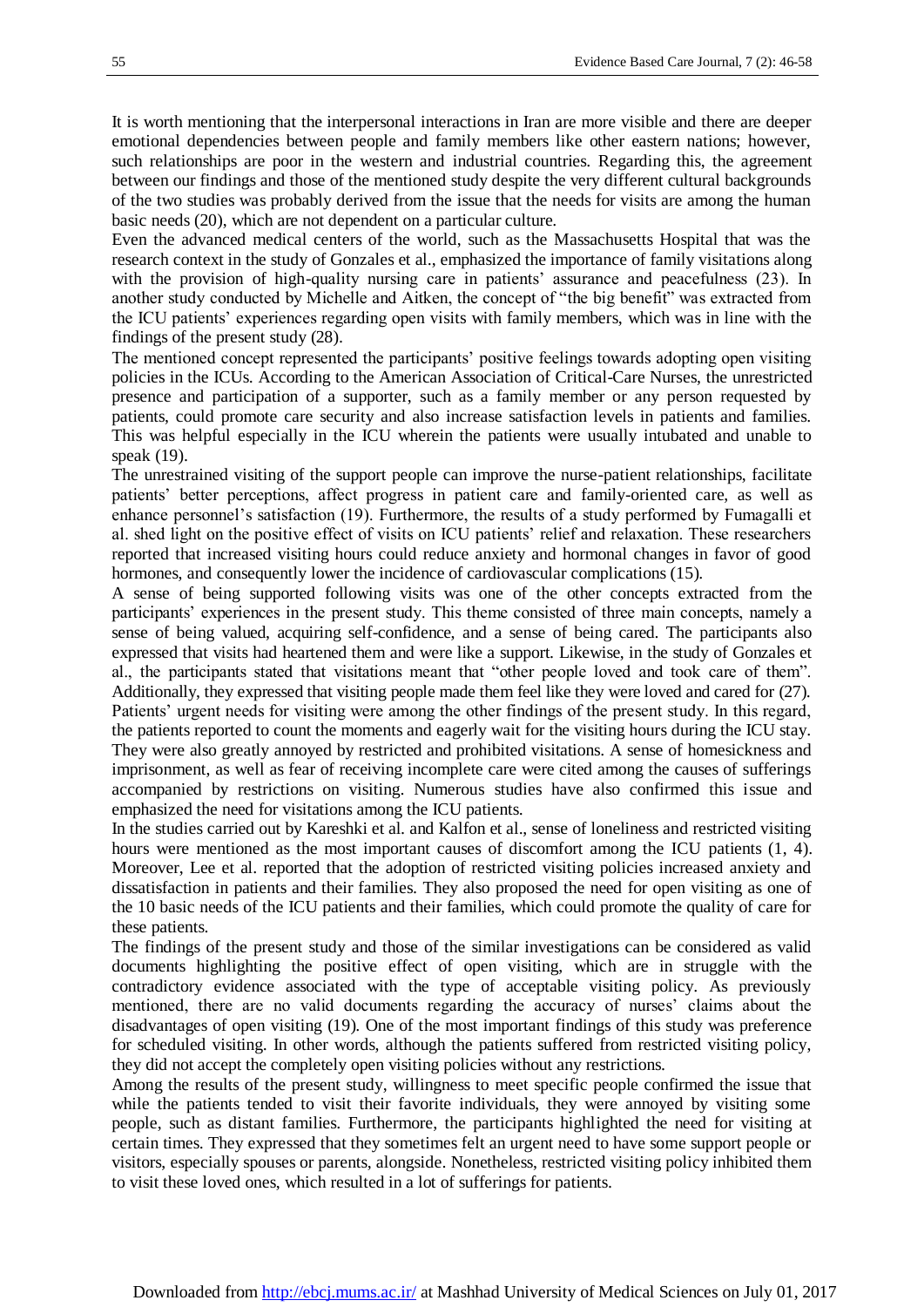Scheduled visiting as an alternative and adjusted policy along with open and restricted visiting policies has also attracted the attention of many researchers. For example, Tanner conducted a study entitled "Visiting time preferences among patients, visitors, and personnel". The findings of the mentioned study indicated that none of these three groups had the desire to have open visitations. In addition, the given patients and visitors preferred visiting in a quiet hour away from busy working time in the unit. The nursing personnel also wished to schedule visiting hours. Moreover, in the mentioned study, a third of the patients were embarrassed regarding receiving nursing care in the presence of their support people (29).

The application of the scheduled visiting instead of open visiting without any restrictions was also highlighted by Silva Ramos et al. They noted that most of the patients could not accept unrestricted visits and considered them bothersome in terms of relaxation and care. Despite the multiple benefits of open visiting policy for patients, the participants of the mentioned study preferred visits with shorter duration and lower frequency. In other words, their emphasis was on flexible visiting hours instead of increasing the duration of visiting hours (2).

The positive impact of scheduled visits was also endorsed in a study carried out by Rahmani et al. revealing that scheduled visiting could contribute to improved quality of treatment (30). Moreover, Salvati et al. showed that unlike the common belief that the presence of support people could cause unstable hemodynamic states in patients, programmed visitations had no negative impacts on physiological parameters of the patients. Accordingly, they concluded that there was no reason for restricted visiting in the ICUs (6).

The limitation of this study was that even though a high percentage of the ICU patients were able to remember and recount the events in this unit, they were prone to forgetting the events due to taking sedatives. However, to resolve this limitation, the researcher made use of observation technique within data collection process, and therefore validated the data in this regard.

#### **Implications for Practice**

The results of the present study showed that visiting as an urgent need for the conscious patients undergoing mechanical ventilation in the ICU was like an elixir that could allay lots of their pains. Moreover, this practice could lead to very valuable effects, such as relieving loneliness and grief, giving hope for survival and recovery, and raising a sense of being supported. Moreover, the findings suggested that visiting was an urgent need for the patients, who felt longing for visitations, and that restricted visits were accompanied by lots of sufferings and great distress.

However, the patients raised the need for scheduled visiting and visitation with specific individuals at particular times. In addition, the patient were unwilling to meet some people due to their conditions. Based on these findings, the healthcare authorities and policy-makers, especially the nursing managers, are required to take steps and redefine the rules and regulations of visiting in accordance with patients' preferences, and thereby move towards the promotion of patient care.

#### **Acknowledgments**

The present study was the result of a project approved by the Research Deputy and Research Ethics Committee of Mashhad University of Medical Sciences (code number: 922379). Hereby, we appreciate these departments for their contributions, especially for their financial support. We also express our gratitude to the patients participating in this study as well as all the authorities and personnel working in the government hospitals in the city of Mashhad whose cooperation helped us in the fulfillment of this study.

### **Conflicts of Interest**

The results of the present study did not have any conflicts of interest with an individual or an organization.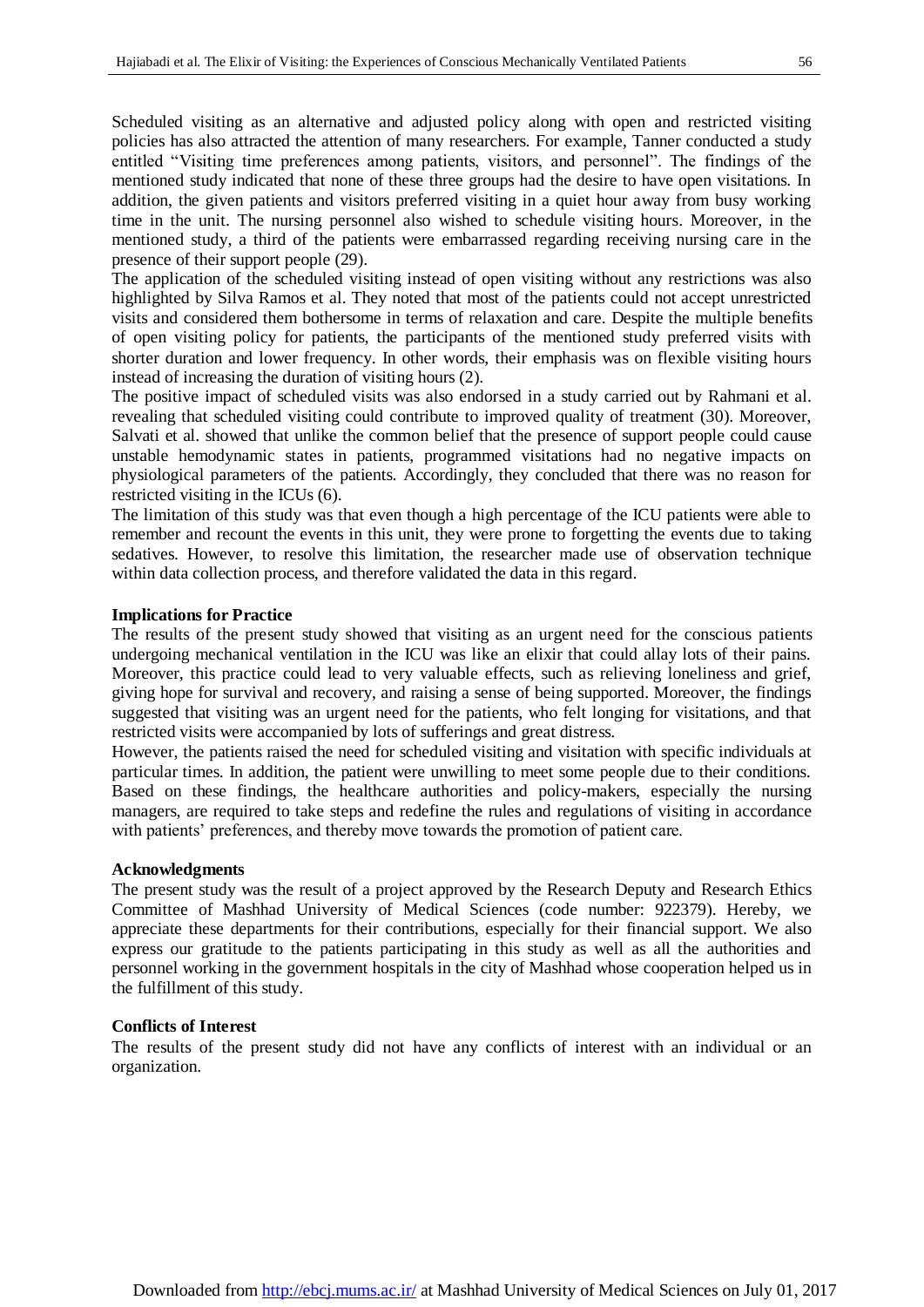# **References**

- 1. Kareshki H, Heydari A, Malekzade J, Esmaily H, Mohammadzadeh Z, Hesarimoghaddam M, et al. Design of psychometric assessment questionnaire to determine the causes of discomfort among patients admitted to the intensive care unit. Evid Based Care J. 2015;5(14):47-56.
- 2. Ramos FJ, Fumis RR, Azevedo LC, Schettino G. Intensive care unit visitation policies in Brazil: a multicenter survey. Rev Bras Ter Intensiva. 2014;26(4):339-46.
- 3. Athanasiou A, Papathanassoglou ED, Patiraki E, McCarthy MS, Giannakopoulou M. Family visitation in Greek intensive care unit: nursing perspective. Am J Crit Care. 2014;23(4):326-33.
- 4. Kalfon P, Mimoz O, Auquier A, Loundou A, Gauzit R, Lepape A, et al. Development and validation of a questionnaire for quantitative assessment of perceived discomforts in critically ill patients. Intensive Care Med. 2010;36(10):1751-8.
- 5. Chivukula U, Hariharan S, Rana S, Thomas M, Swain S. Role of psychosocial care on ICU trauma. Indian [J Psychol Med.](https://www.ncbi.nlm.nih.gov/pmc/journals/1547/) 2014;36(3):312–6.
- 6. Salavati M, Najafvandzadeh, M, Oshvandi, K, Homayonfar PD, Soltanian AR. The effects of programmed visiting on physiological indexes in CCU patients. Sci J Hamadan Nurs Midwifery Facul. 2012;20(3):43-53.
- 7. Garrouste-Orgeas M, Philippart F, Timsit JF, Diaw F, Willems V, Tabah A, et al. Perceptions of a 24-hour visiting policy in the intensive care unit. Crit Care Med. 2008;36(1):30-5.
- 8. Ghiyasvandian S, Abbaszadeh A, Ghojazadeh M, Sheikhalipour Z. The personal social factors of nurses beliefs about open visiting in ICU of Sina-Tabriz hospital: based on reasoned-action theory of Ajzen–Fishbein. Med J Tabriz Univ Med Sci. 2010;32(9):50-6 (Persian).
- 9. Zolfaghari M, Haghani H. Nurses viewpoint about visiting in coronary care unit. Iran J Cardiovasc Nurs. 2014;2(4):16-24 (Persian).
- 10. Berwick DM, Kotagal M. Restricted visiting hours in ICUs time to change. JAMA. 2004; 292(6):736-7.
- 11. Marco L, Bermejillo I, Garayalde N, Sarrate I, Margall MA, Asiain MC. Intensive care nurses, beliefs and attitudes towards the effect of open visiting on patients, family and nurses. Nurs Crit Care. 2006;11(1):33-41.
- 12. Kamrani F, Seyedjavadi M, Abedsaeedi Z, Alavimajd H, Hosseinian E. Physiologic indices of patients before, during and after visit in coronary care unit at Imam Khomeini hospital in Ardebil. Adv Nurs Midwifery. 2010;20(70):18-22 (Persian).
- 13. Chapman DK, Collingridge DS, Mitchell LA, Wright ES, [Hopkins RO,](https://www.ncbi.nlm.nih.gov/pubmed/?term=Hopkins%20RO%5BAuthor%5D&cauthor=true&cauthor_uid=26724293) [Butler JM,](https://www.ncbi.nlm.nih.gov/pubmed/?term=Butler%20JM%5BAuthor%5D&cauthor=true&cauthor_uid=26724293) et al. Satisfaction with elimination of all visitation restriction in a mixed-profile intensive care unit. Am J Crit Care. 2016;25(1):46-50.
- 14. Azoulay E, Pochard F, Chevret S, Lemaire F, Mokhtari M, Le Gall JR, et.al. Meeting the needs of intensive care unit patient families: a multicenter study. Am J Respir Crit Care Med. 2001;163(1):135-9.
- 15. Fumagalli S, Boncinelli L, Lo Nostro A, Valoti P, Baldereschi G, Di Bari M, et al. Reduced cardiocirculatory complications with unrestrictive visiting policy in an intensive care unit results from a pilot, randomized trial. Circulation. 2006;113(7):946-52.
- 16. Basiri MM, Jani MR, Razm AM, Hamzei A, Mohseni ZM, Sarvari MH. The effect of regular family caregivers' supportive meeting on physiologic parameters in CVA patients in intensive care unit. Med Surg Nurs J. 2015;4(3):61-8 (Persian).
- 17. Najafvandzadeh M, Davari Dolatabadi E, Salehi Kambo M. Effect of planned visit on dysrhythmia in cardiac care unit patients. J Mazandaran Univ Med Sci. 2015;25(125):41-8 (Persian).
- 18. Adinevand M, Toulabi T, Khankeh H, Ebrahim Zadeh F. Comparison impact of sensory excitation performed by family members and nurses on the level of consciousness in patients who are admitted to intensive care unit. Evid Based Care J. 2013;2(5):57-67 (Persian).
- 19. Usher BM. Family visitation in the adult intensive care unit. Crit Care Nurse. 2016;36(1):e15-8.
- 20. Lee M D, Friedenberg AS, Mukpo DH, Conray K, Palmiscian A, Levy MM. Visiting hours policies in New England intensive care units: strategies for improvement. Crit Care Med. 2007; 35(2):497-501.
- 21. Streubert Speziale HJ, Carpenter D. Qualitative research in nursing. Philadelphia: Williams &